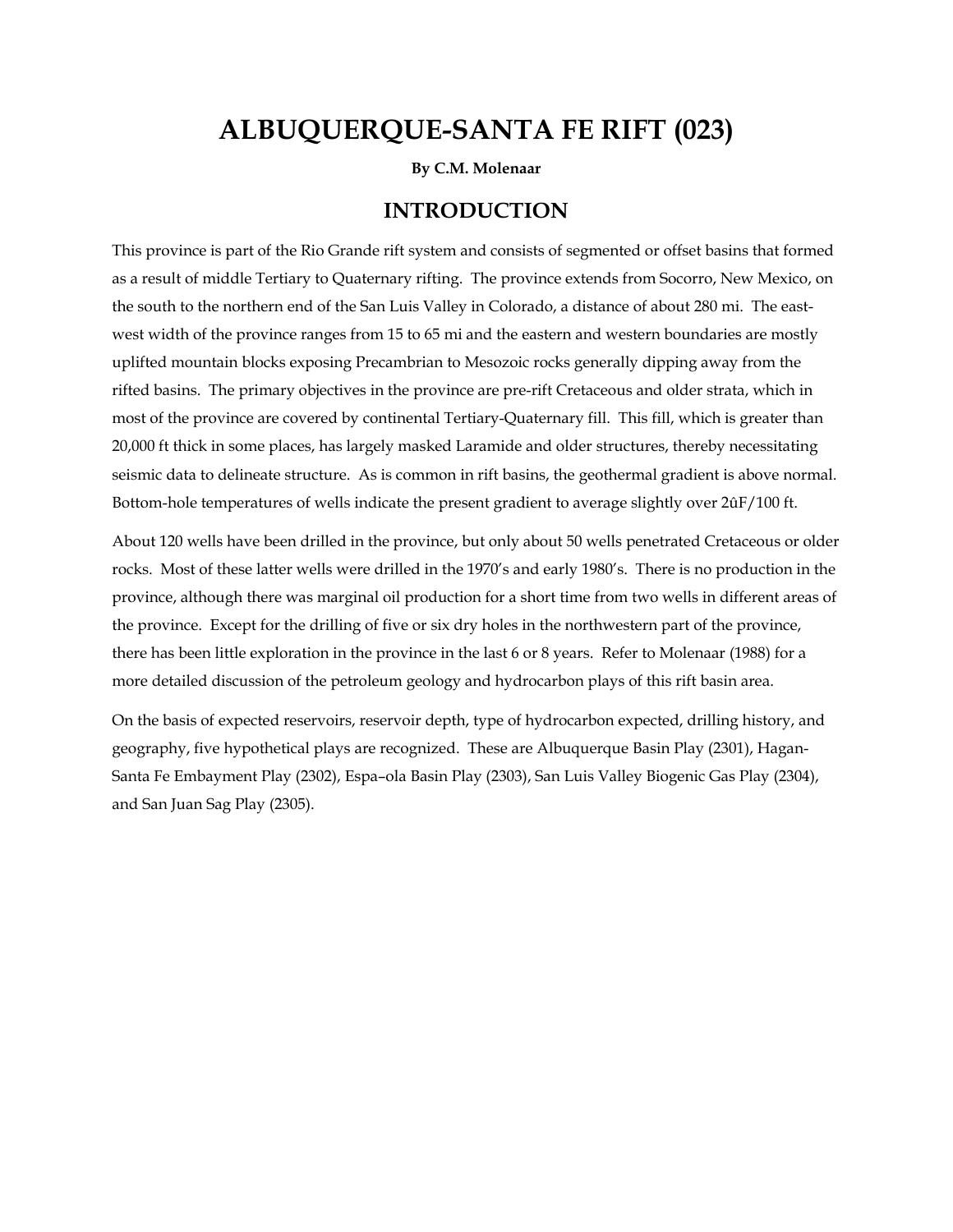## **ACKNOWLEDGMENTS**

Scientists affiliated with the American Association of Petroleum Geologists and from various State geological surveys contributed significantly to play concepts and definitions. Their contributions are gratefully acknowledged.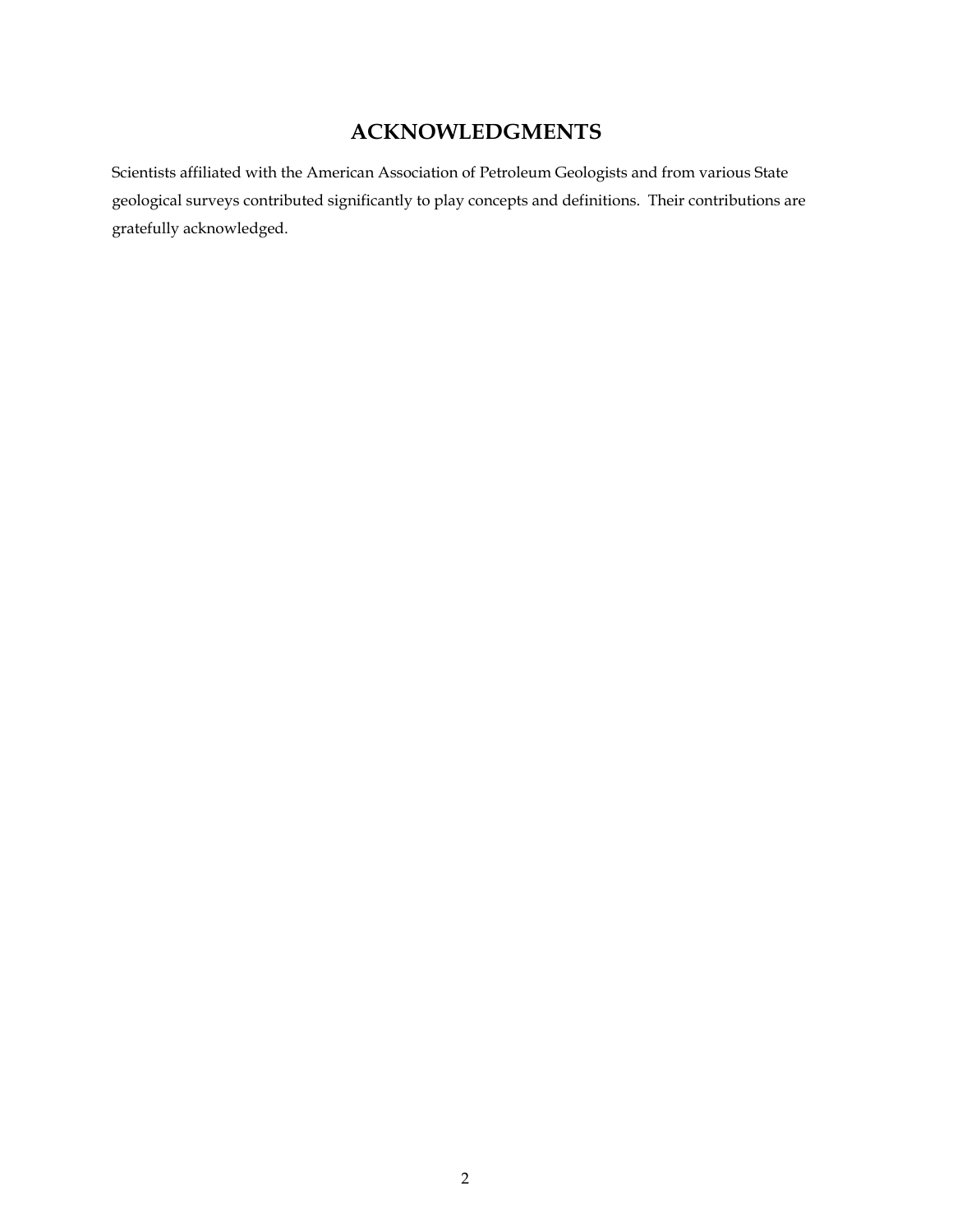## **CONVENTIONAL PLAYS**

#### **2301. ALBUQUERQUE BASIN PLAY (HYPOTHETICAL)**

This is a hypothetical structural play related to down-dropped blocks of Mesozoic and Paleozoic rocks that have been buried sufficiently for the generation of hydrocarbons, or structures that are along migration paths of downdip-generated hydrocarbons (Black, 1982). The play is in the large, generally flat or low-relief area of the Albuquerque Trough and is bounded on the east by the Sandia, Manzano, and Los Pi–os Mountains, which are composed of Paleozoic and older rocks. The west side is bounded by the Puerco Platform, composed of Cretaceous rocks, and the Lucero Uplift and Ladrone Mountains, both of which consist of Paleozoic and older rocks. The northern boundary is a volcanic-covered area where the rift is offset to the east, and the southern boundary is marked by the converging of the flanking uplifts in the vicinity of Socorro.

**Reservoirs:** The primary objectives of the play are coastal and marine Cretaceous sandstones, which are along depositional strike with the San Juan Basin where these rocks are major producers of oil and gas. Secondary objectives are the Jurassic, sheetlike, eolian Entrada Sandstone and Paleozoic shelf sandstones and carbonates. All these potential reservoirs range in thickness from about 25 to 100 ft . Recoveries on drill-stem and production tests of Cretaceous sandstones in wells in the play area indicate fairly low permeabilities for these potential reservoirs.

**Source rocks:** Oil-prone source rocks are in the basal marine part of the Cretaceous section (Greenhorn interval) and, in the northern part of the play area, the Niobrara-equivalent, middle part of the Mancos Shale. On the basis of analogies of these source rocks with those in the San Juan Basin, the source rocks would be expected to be type II and the total organic carbon content (TOC) would be 1 to 2 or 3 percent. Although not documented, additional oil-prone source rocks may be the interbedded marine shales in the cyclic Pennsylvanian and Permian section. Good gas-prone, type III source rocks are in Cretaceous carbonaceous shales and coals. The maturation ranges from immature to marginally mature along the shallower basin margins to overmature or gas-prone in the deeper parts. Most of the play is considered a gas play because of the predominance of gas shows in the drilled wells, the gas-prone nature of most of the source rocks, and the generally high maturations.

**Timing and migration:** Data are lacking on the timing and migration of hydrocarbons, but it seems likely that the amount of burial by Tertiary sediments and the degree of tilting of individual fault blocks was a controlling factor.

**Traps:** Although the structure of underlying rocks is obscured by the late Tertiary fill, normal faulting seems to be a predominant structural feature of the Albuquerque Basin. At least three of the nine Cretaceous test wells encountered normal faults that cut out significant parts of the section. Traps are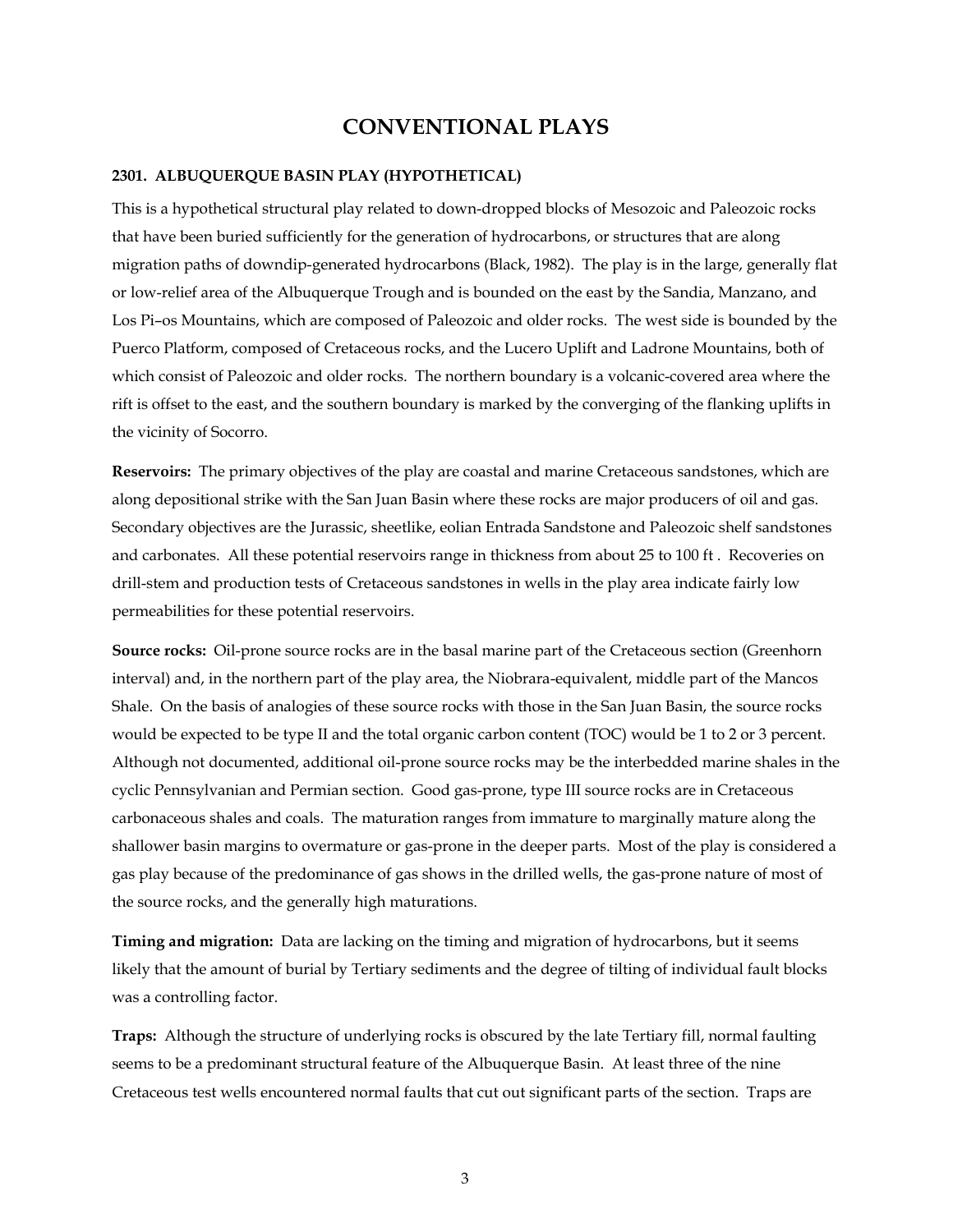anticipated closures within different fault blocks, and many probably would be fault traps. Drilling depths to the Dakota Sandstone would be 6,000-20,000 ft, and the size of possible traps is unknown. Seals would be dependent on fault seals and overlying impermeable shales, either within the Cretaceous section or overlying Tertiary fill. The abundance of gas shows in the Tertiary continental section, which probably was sourced from Cretaceous rocks, suggests that sealing of Cretaceous or older reservoirs may be a problem.

**Exploration status:** Of 46 tests in the play area, only 9 penetrated the Cretaceous section and 4 penetrated all or parts of the Paleozoic section. The Tertiary and Quaternary fill, which is greater than 20,000 ft in some places, has masked Laramide and older structures, thereby necessitating seismic data to delineate structure. Published data on pre-Tertiary structure are not available, but the Shell Oil Company conducted seismic surveys throughout the basin in the 1970's and drilled, or caused to be drilled, nine deep tests. The seismic data must have been difficult to interpret in places, judging by the differences between the prognosticated formational depths and the actual drilled depths. Gas and some oil shows were reported in Cretaceous rocks. Unsuccessful attempts were made in one well to complete for gas production in the Point Lookout Sandstone at a depth of about 17,000 ft. A follow-up well, presumably a Shell farmout, was drilled in 1984 3 or 4 mi to the south and found the Point Lookout 400 ft structurally higher than the Shell well, but no tests were run. This was the last well drilled in the Albuquerque Basin. Geothermal gradients, as calculated from bottom-hole temperatures of 10 deep tests, range from 1.74 to  $2.17$ <sub>i</sub>F/100 ft and average about  $2$ <sub>i</sub>F/100 ft.

**Resource potential:** In summary, the Albuquerque Basin Play covers a large area and has the potential for large amounts of hydrocarbons, probably gas. Little is known about the subsurface structure. Seismic data collected in the recent past seem to have been of only mediocre quality at best. The few deep tests indicate that the area is broken by large normal faults.

#### **2302. HAGAN-SANTA FE EMBAYMENT PLAY (HYPOTHETICAL)**

The Hagan-Santa Fe Embayment is in the southern part of the Espa–ola Basin, but because of the different play attributes, this hypothetical play is split off from the Espa–ola Basin Play and is considered separately. The play area is tear-drop shaped and about 25 mi in diameter. It is bound on the west by the northern volcanic-covered end of the Albuquerque Basin, on the east by the southern plunge of the Sangre de Cristo Mountains, and on the south by the Sandia Mountains and their broad eastern flank. To the north, the play is separated from the Espa–ola Basin along the line of truncation of Cretaceous rocks, which is controlled by wells in one area.

**Reservoirs:** The play is a structural-stratigraphic play for oil and gas in relatively shallow (<4,000 ft) Cretaceous objectives (Black, 1979, 1984). The primary reservoir objectives are the Dakota Sandstone, 25–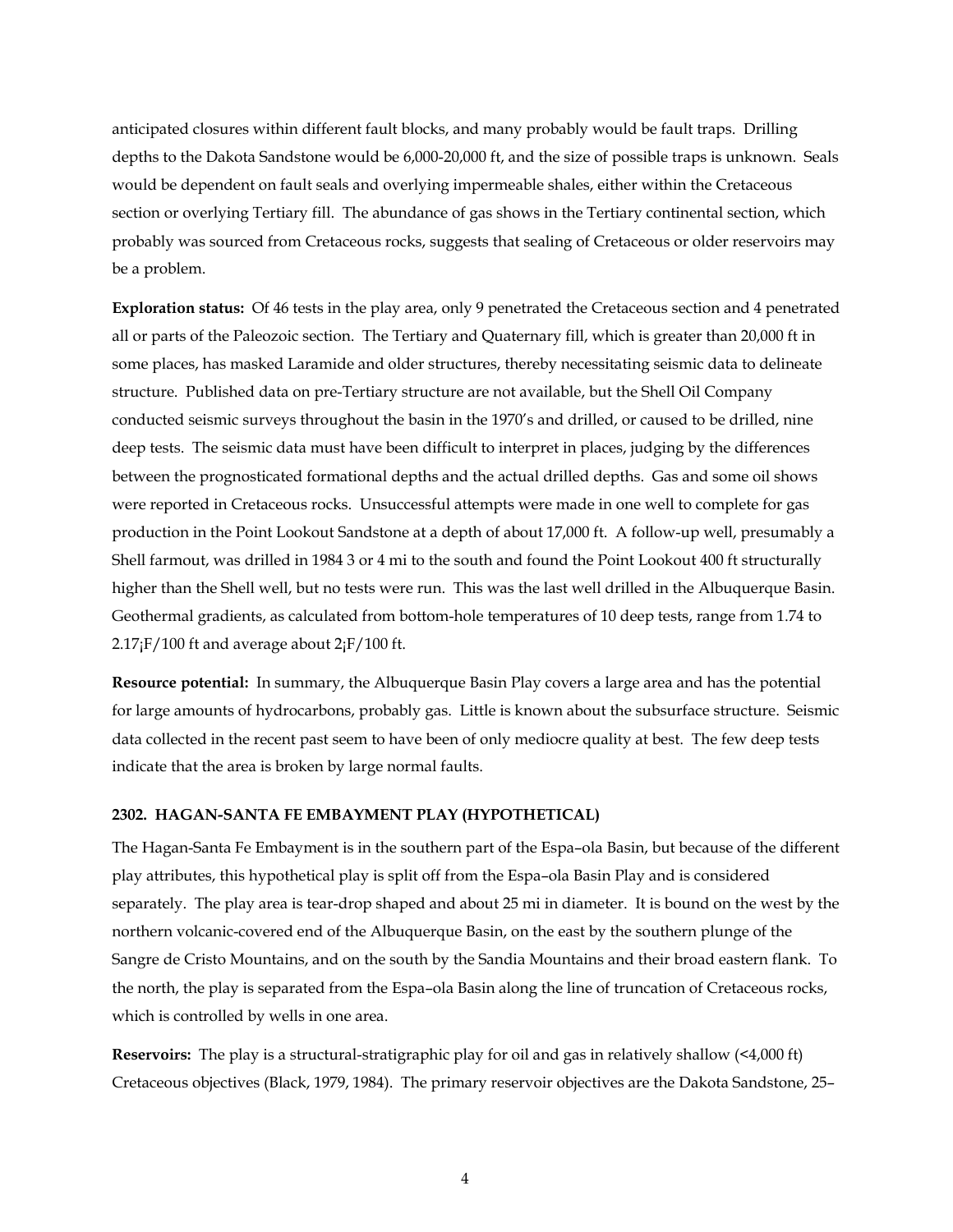100 ft thick, and the Tocito and Semilla Sandstone Members of the Mancos Shale, 10–25 ft thick. The Jurassic Entrada Sandstone, about 50 ft thick, and possibly Pennsylvanian carbonates are secondary objectives.

**Source rocks, timing and migration:** The primary oil-source rocks are of moderate quality and are in the lower part of the Mancos Shale and, where preserved, the Niobrara-equivalent part of the Mancos. Shales at the base of the Todilto Limestone are also potential source rocks. In addition, carbonaceous shales in the Dakota and above the Mancos Shale are potential gas source rocks. All of these rocks are mostly in the oil-generating range, although maturation levels range widely owing to Oligocene intrusions in the area (Molenaar, 1988).

**Timing and migration:** Unlike the other plays in this province, the Hagan-Santa Fe Embayment Play area is only partially covered by late Tertiary synrift fill. The structural history of the Hagan-Santa Fe Embayment is poorly understood, but it apparently it is complex (Black, 1979). At least 6,000 ft of Eocene Galisteo Formation and Oligocene Espinaso Formation was tilted eastward 20û to 25û degrees in middle or late Tertiary time. It seems likely that the time of maximum maturation was prior to this deformation or in the Oligocene, when the intrusive rocks were emplaced and there was sufficient overburden of the Eocene Galisteo Formation and Oligocene Espinaso Formation.

**Traps:** Traps of probable small to moderate size are both structural and stratigraphic, the latter in the case of the lenticular Semilla and Tocito Sandstone Members. Seals would be overlying Mancos Shale for Cretaceous reservoirs, Todilto anhydrite for the Entrada Sandstone, and interbedded shales for Pennsylvanian carbonate reservoirs.

**Exploration status:** About 34 wells have been drilled in the play area, most since 1974, and all but 2 of 3 wells were drilled into or through the Cretaceous section. Several wells were drilled to the Entrada Sandstone. Oil or gas shows were reported in most or all the wells. A small amount of oil has been produced in one well from the Tocito Sandstone Lentil of the Mancos Shale at a depth of 2,740 ft. In addition, two or three wells might have been completed as gas wells if a gas pipeline had been present. The calculated geothermal gradient, based on bottom-hole temperatures of many wells, ranges from 1.9 to 2.7ûF/100 ft and averages about 2.2ûF/100 ft.

**Resource potential:** In summary, the Hagan-Santa Fe Embayment Play covers a relatively small area, and the individual trap sizes are probably small. Although gas has been encountered, the main potential is oil. Relatively shallow drilling depths and outcrop and well control make delineation of structure easier than in the Albuquerque Basin.

#### **2303. ESPA–OLA BASIN PLAY (HYPOTHETICAL)**

5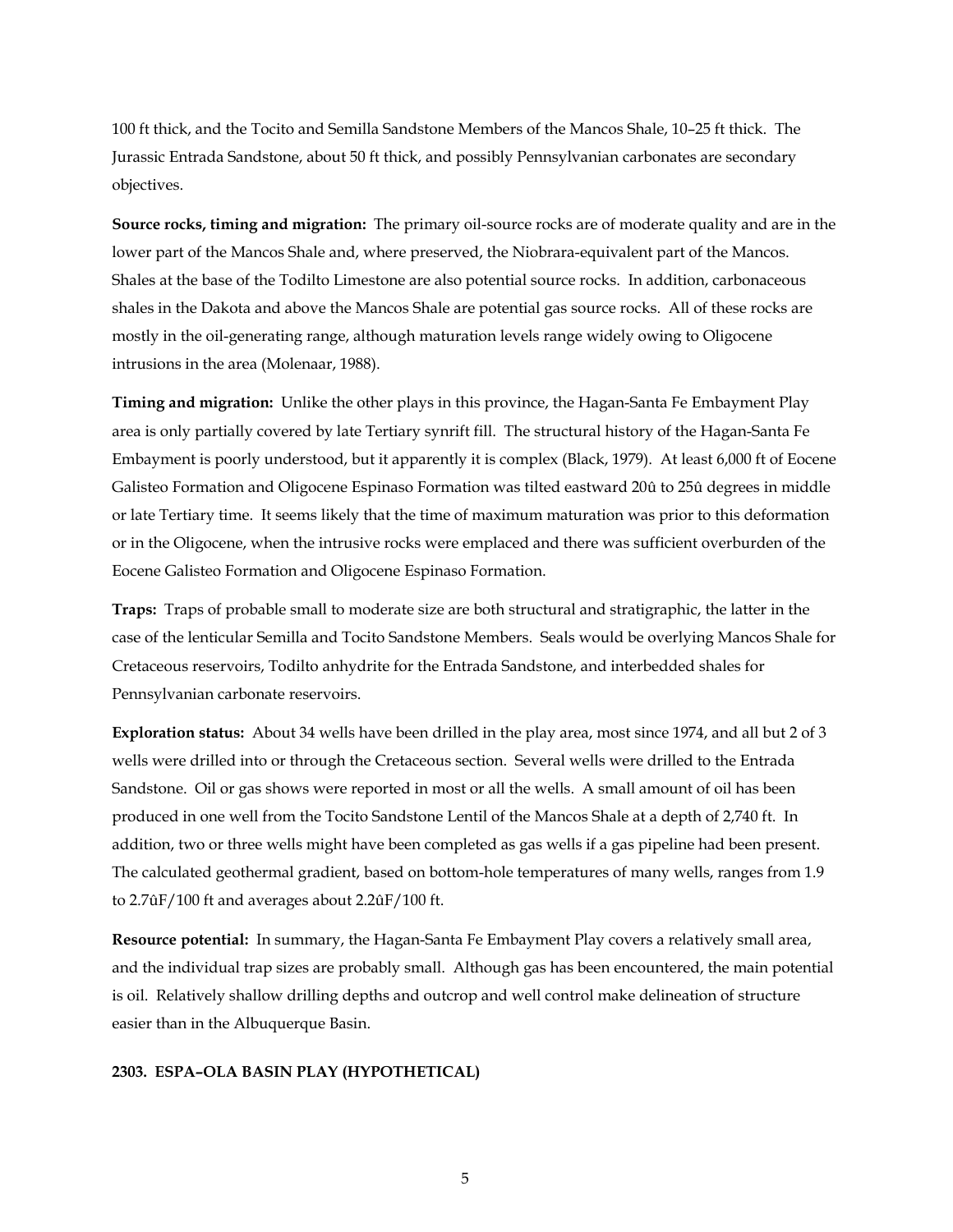This is a hypothetical play that covers the major part of the Espa–ola Basin north of the Hagan-Santa Fe Embayment. The southern boundary, which separates this play from the Hagan-Santa Fe Embayment Play, is the projected northern truncation edge of Cretaceous rocks. The eastern boundary is the uplifted Sangre de Cristo Mountains, the northern boundary is the narrowing and eastward offset of the rift system, and the western boundary is the volcanic Jemez Mountains. The entire play area is covered by late Tertiary synrift deposits, and little is known about the subsurface structure and stratigraphy.

**Reservoirs:** Potential reservoirs are Pennsylvanian carbonate rocks and possibly the Jurassic Entrada Sandstone along the southern margin, where it hasn't been removed by pre-Galisteo erosion. Reservoir thickness is estimated to range from 25 to 100 ft.

**Source rocks, timing and migration:** Postulated source rocks would be marine shales within the cyclic Pennsylvanian system and, where preserved, the basal shale of the Todilto Limestone Member. Sparse data indicate the maturation levels in Pennsylvanian rocks and Tertiary (?) rocks to be in the oilgenerating window. The data on Tertiary (?) rocks are from depths of 6,000-7,000 ft.

**Traps:** The play is an oil play for structural traps.

**Exploration status:** Only about four exploration tests have been drilled in the Espa–ola Basin Play area. Two wells east of the city of Espa–ola , drilled in 1931 and 1961, bottomed in Pennsylvanian rocks at depths of about 1,700 and 2,730 ft, respectively. Minor oil shows were reported in both wells. These wells were probably drilled on an intermediate fault block adjacent to the Sangre de Cristo Mountains. A well west of Santa Fe, drilled in 1985, was either in Tertiary granite wash or Precambrian granite at a total depth of 7,710 ft.

**Resource potential:** In summary, the Espa–ola Basin Play is very speculative and risky. Although oil shows have been reported, good source rocks and reservoirs have not been documented. Seismic data and additional well control are necessary to further evaluate the play.

#### **2304. SAN LUIS VALLEY BIOGENIC GAS PLAY (HYPOTHETICAL)**

This hypothetical play covers an elongate area about 70 mi long and 20 mi wide in the east-central part of the San Luis Valley, which is a rifted valley filled with continental Tertiary deposits. The boundaries are arbitrary, and the play is based on the many gas shows in shallow water wells in the area north and east of Alamosa, Colorado. Gas has been produced from about 35 of these wells and used by farmers for heating purposes for many years. Analytical data indicate that the gas is of biogenic origin. The reservoirs for gas in this play are sands or sandstones in lacustrine, clay-rich beds of Pliocene age. Whether or not a commercial accumulation of gas exists in this play is speculative. Certainly at such shallow depths, the reservoir pressure would be low.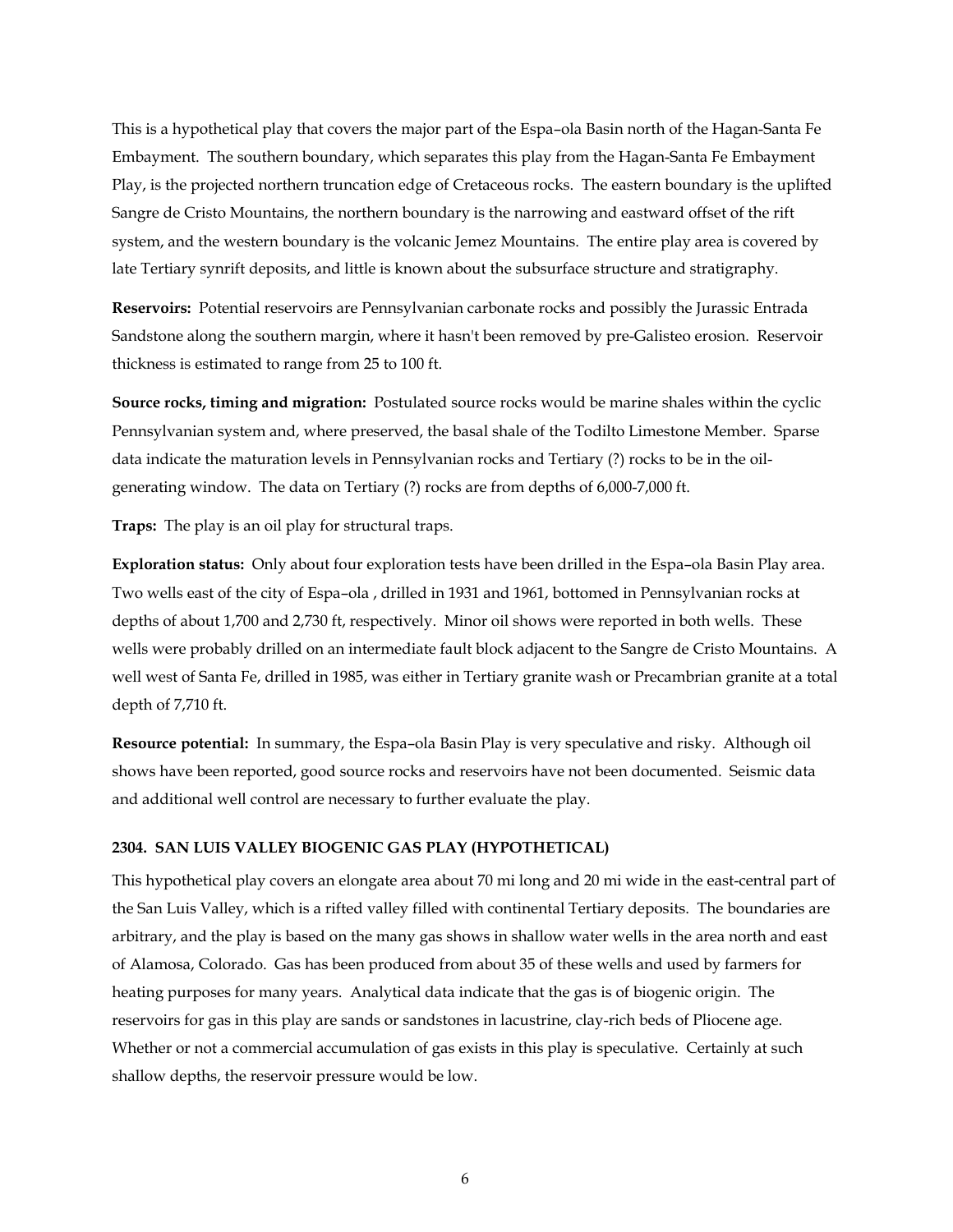Limited geophysical and well data indicate that a basement high or horst block underlies the play area. Depth to Precambrian basement is as shallow as 6,000 ft. The deepest part of the greater San Luis Basin, which is bound by the foothills of the San Juan Mountains on the west, and by the Sangre de Cristo Mountains on the east, is near the east margin. According to gravity calculations, the top of the Precambrian surface is at a depth of about 22,500 ft in the structurally low area northeast of Alamosa. A slightly greater depth was calculated for the area a few miles west of Taos, New Mexico.

In addition to the shallow wells that were drilled for gas, or water wells that were converted to gas wells, about 23 wells were drilled in the greater San Luis Valley area. Three wells in the northern third of the San Luis Valley that penetrated the entire section found Tertiary on Precambrian. The other wells were still in Tertiary rocks at total depth. The hydrocarbon potential of this large area is very low.

#### **2305. SAN JUAN SAG PLAY (HYPOTHETICAL)**

The San Juan Sag Play is based on the presence of hydrocarbon traps, primarily in Cretaceous rocks, below a thick section of volcanic rocks along the foothills of the San Juan Mountains on the west side of the San Luis Valley (Gries, 1985). Oil seeps or staining in surface igneous rocks and subsurface oil and gas shows in Cretaceous and igneous rocks indicate that there are mature oil-source rocks in the system and, hence, enhance the viability of the play. The play area is about 70 mi long and 30 mi wide at the widest point and extends from the line of easternmost truncation of Cretaceous rocks as indicated by seismic and well control along the foothills of the San Juan Mountains, westward to an arc that extends from the western margin of the San Juan volcanic field east of Pagosa Springs, Colorado, to the north end of the San Luis Valley. The play area is actually not part of the rift system, but some of the marginal rift faults probably extend into the play area.

**Reservoirs:** The play is primarily an oil play for Cretaceous and Jurassic sandstone and possibly Oligocene igneous reservoirs in structural and stratigraphic traps underlying a thick Oligocene volcanic cover. The Dakota Sandstone is the primary objective reservoir, and the Codell Sandstone Member of the Carlile Shale (eastern Colorado terminology) and Jurassic Junction Creek Sandstone, as well as fractured igneous dikes or sills, are secondary objectives (fig. 2, right side). The thicknesses of the sandstone reservoirs range from 20 to 100 ft.

**Source rocks:** The lower part of the Mancos Shale and the Niobrara-equivalent, middle part of the Mancos are the primary oil-source rocks, and the remainder of the Cretaceous section could provide adequate gas-prone source rocks. Total organic carbon content of the oil source-rocks is as much as 3 weight percent and averages about 1.4 percent. Except for overcooking in the proximity of Oligocene igneous intrusive rocks, most of the lower part of the Cretaceous section is in the oil-generating window.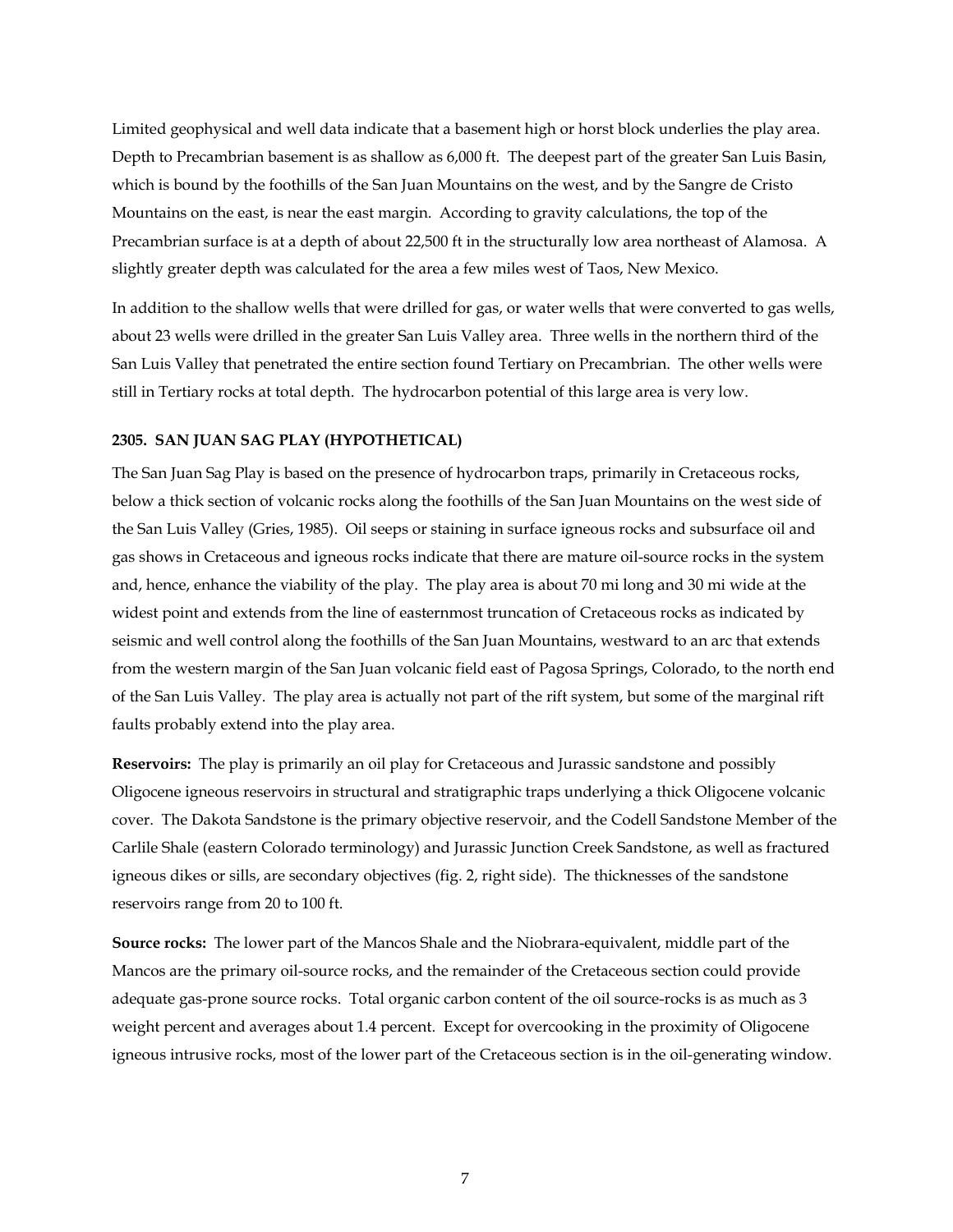**Traps:** Traps in this play would be structural, probably anticlinal as well as fault traps. Delineation of the structure under the thick volcanic cover (2,500–8,000 ft or more) with seismic surveys is difficult and costly, but not impossible. The area seems to be highly faulted under the volcanic cover as indicated by abrupt changes between wells in the depths of subsurface units. Based on wells drilled, depths to objectives range from about 6,000 to 13,000 ft. An analog for the type of accumulation in this play is the Price Gramps oil field located near the southwest boundary of the play area southeast of Pagosa Springs, Colorado. This field has produced about 6 million barrels of oil from the Dakota Sandstone in a small faulted anticlinal trap at a depth of around 1,200 ft.

**Exploration status:** Since 1982, when the play commenced, 14 wells have been drilled and 11 penetrated Cretaceous objectives. Several wells had good oil or gas shows. One well was completed for 30 barrels of oil per day from a Tertiary sill and produced about 4,000 barrels before it was abandoned (Gries, 1985). Numerous igneous sills or dikes, some as thick as 600 ft, were encountered in the Cretaceous section in many of the wells The thicker sills had a destructional effect on both the maturation (overcooking) and the reservoirs. The last well was drilled in 1990. The calculated geothermal gradient, based on bottomhole temperatures of 12 wells, ranges from 1.87 to 3.30ûF/100 ft and averages about 2.29ûF/100 ft.

**Resource potential:** In summary, the San Juan Sag Play has a fair to good potential for containing hydrocarbon accumulations, but it is a very high-risk play. Mature, oil-prone source rocks are present and oil has been generated as indicated by surface and subsurface shows and seeps. Small- to mediumsize traps are probably present, but delineating them under the thick volcanic cover and, in many places, rugged terrain by seismic methods is difficult and costly.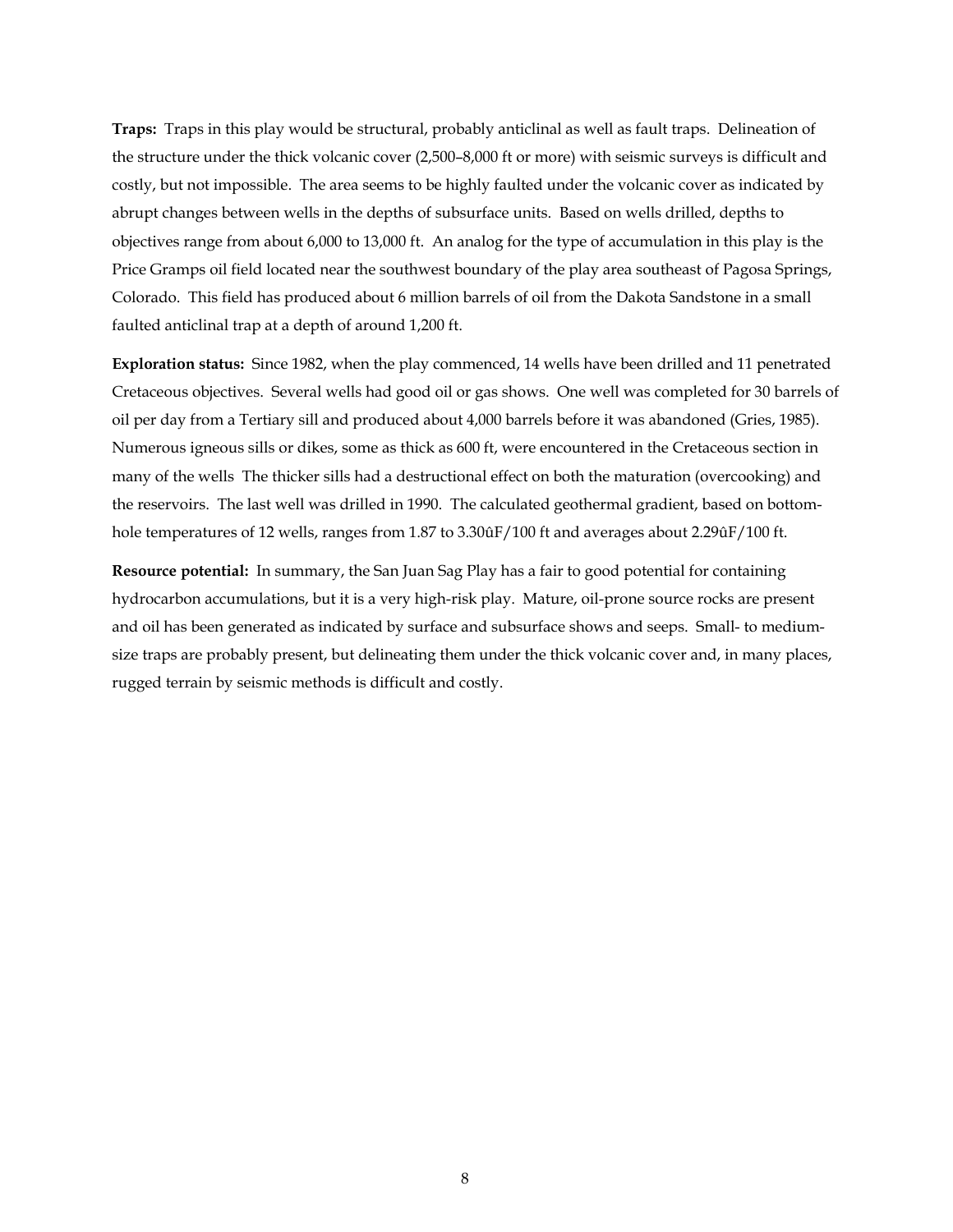## **NCONVENTIONAL PLAYS**

There are no unconventional plays described in this province report. However, unconventional plays listed in the surrounding provinces may include parts of this province. Individual unconventional plays are usually discussed under the province in which the play is principally located.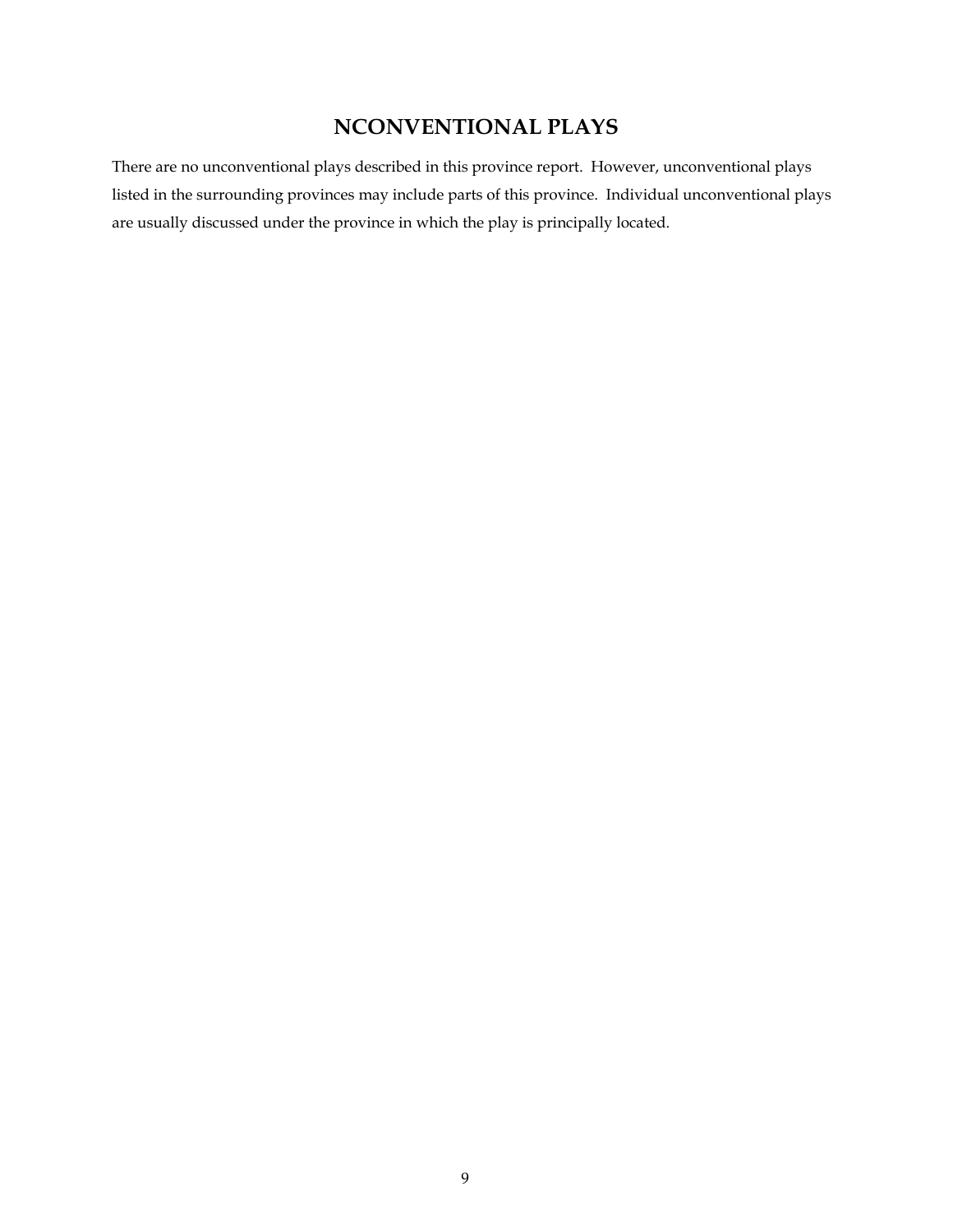### **REFERENCES**

- Black, B.A., 1979, Oil and gas exploration in the Santa Fe-Galisteo-Hagan area of New Mexico, *in*  Ingersoll, R.V., ed,. Guidebook of Santa Fe country: New Mexico Geological Society Annual Field Conference, 30th, Guidebook, p. 101-105.
- Black, B.A., 1982, Oil and gas exploration in the Albuquerque Basin, *in* Grambling, J.A. and Wells, S.G., eds., Albuquerque country II: New Mexico Geological Society Annual Field Conference, 33rd, Guidebook, p. 313-324.
- Black, B.A., 1984, Oil and gas exploration in the Rio Grande Rift, New Mexico, *in* Baldridge, W.S., Dickerson, P.W., Reicker, R.E., and Zidek, Jiri, eds., Rio Grande Rift--Northern New Mexico: New Mexico Geological Society Annual Field Conference, 35th, Guidebook, p. 59-62.
- Gries, R.R., 1985, San Juan Sag--Cretaceous rocks in a volcanic-covered basin, south-central Colorado: The Mountain Geologist, v. 22, no. 4, p. 167-179.
- Molenaar, C.M., 1988, Petroleum geology and hydrocarbon plays of the Albuquerque-San Luis Rift Basin, New Mexico and Colorado: U.S. Geological Survey Open-File Report 87-450-S, 26 p.